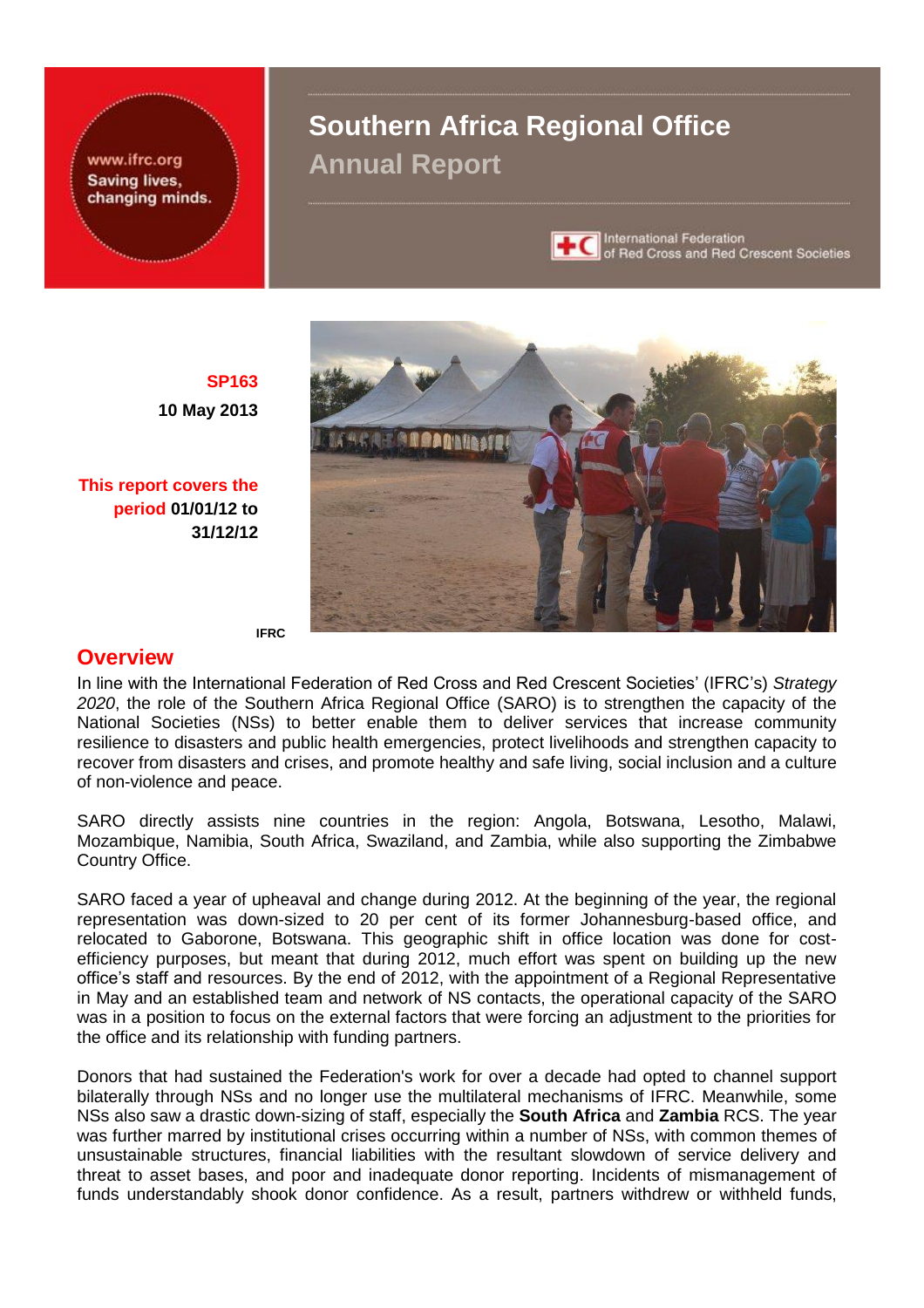which impacted on morale of staff and volunteers and the long-standing good reputation of the Movement. Many services simply ground to a halt.

As the year progressed, internal NS management factors were creating uncertainty and concern about capacity to deliver. SARO began to focus on strategies that would promote NS recovery.

The Southern Africa region is prone to natural and human-caused disasters, exacerbated by the effects of climate change. In recent years, the region has suffered recurring devastation from floods, mostly along the Zambezi River. The socio-economic imbalances and shortages of social services and high unemployment has led to urban-based violence, migration and an escalation in the demand for inadequate water and sanitation services.

IFRC continued to respond to a number of disasters across the region, as detailed in the map contained within this document.

## **Working in partnership**

SARO maintained and fostered a significant number of partnerships in the region, with formal agreements now in place. With the growing pressure and competition for funding, the global events of 2012 and the forced austerity measures being put in place by governments, donor interest began to wane and funding levels continued to dwindle across the southern Africa region. NSs have been encouraged to be proactive in securing funding from non-traditional funding sources, in particular private enterprises and individual governments.

| <b>Operational partners</b>                        | Agreement                                               |
|----------------------------------------------------|---------------------------------------------------------|
| Food and Agriculture Organization                  | MoU for Namibia and Zambia                              |
| <b>Red Cross Movement Partners</b>                 | MoU with all movement partners working tin the region   |
| Southern Africa Development Community SADC         | MoU                                                     |
| World Health Organization                          | Global MoU                                              |
| World Food Programme                               | MoU                                                     |
| International Organization for Migration           | MoU in progress                                         |
| United States Agency for International Development | Global MoU                                              |
| (USAID)                                            |                                                         |
| European Union - ECHO                              | MoU                                                     |
| Department for International Development UK (DFID) | MoU                                                     |
| Malaria No More MNM UK                             | MoU for Malaria in Namibia                              |
| <b>UNICEF</b>                                      | Global MoU                                              |
| <b>REPSSI</b>                                      | MoU Psychosocial support                                |
| <b>UNAIDS</b>                                      | MoU HIV/AIDS in South Africa                            |
| Eli Lilly pharmaceutical company                   | Global MoU Tuberculosis projects in Namibia, Malawi and |
|                                                    | South Africa                                            |

## **Progress towards outcomes**

The institutional challenges described above were addressed with a three prong approach – firstly, direct investment into change processes, secondly, creating a policy and peer environment in which good governance is the accepted norm, and thirdly, aligning Movement partners behind an agenda of backing institutional reform where the internal drive is there.

As this change in approach started to take shape, the region continued to experience disasters that required Red Cross interventions, in accordance with the 5 key business areas identified within Long-term Planning Framework of the SARO.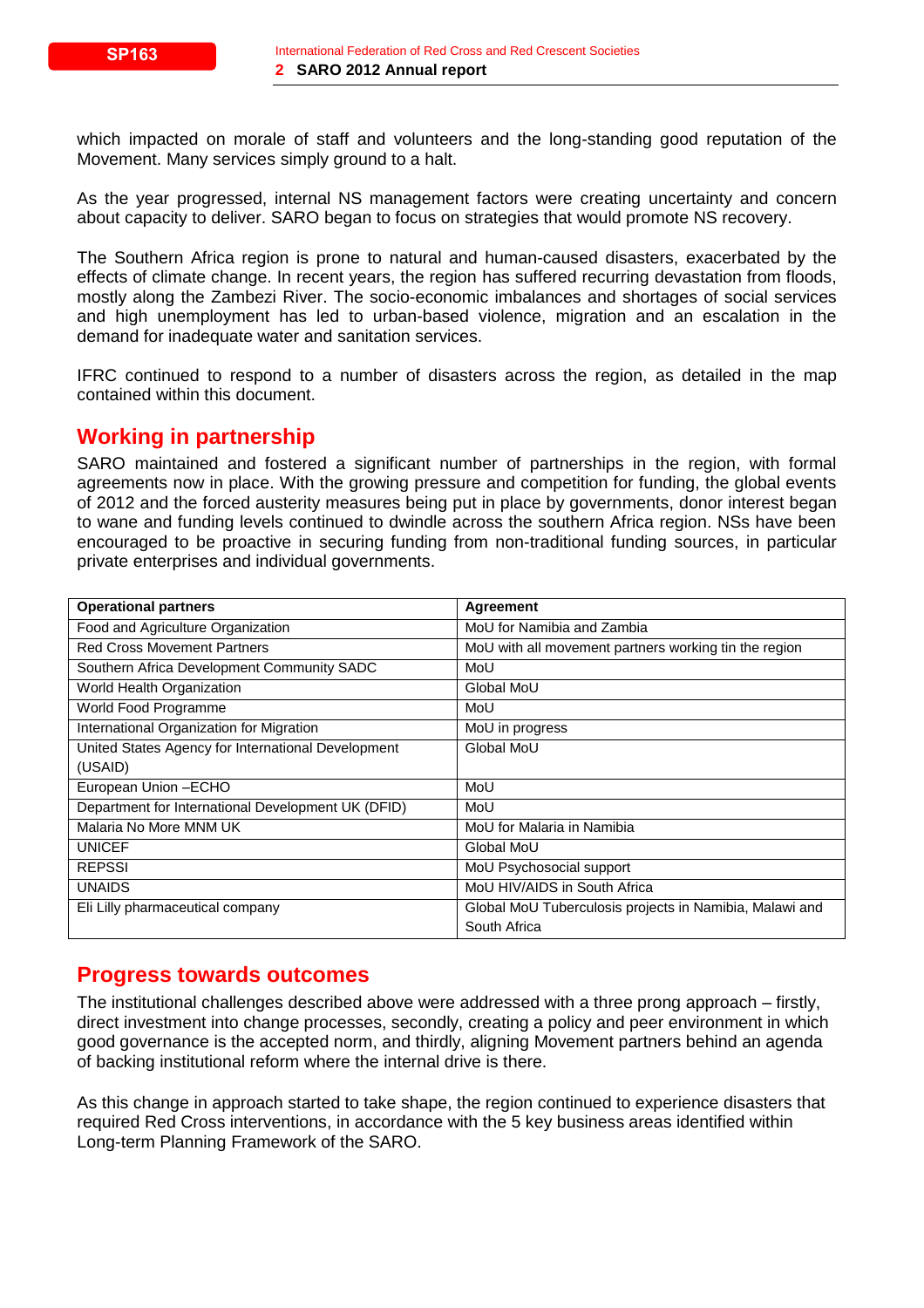#### **Business Line 1: TO RAISE HUMANITARIAN STANDARDS**

| <b>Measurement</b>                                                                                                                                                                                                                                          |           |                         |                                      |
|-------------------------------------------------------------------------------------------------------------------------------------------------------------------------------------------------------------------------------------------------------------|-----------|-------------------------|--------------------------------------|
| <b>Outcome/Output/Indicators</b>                                                                                                                                                                                                                            |           | Annual<br><b>Target</b> | <b>Year to Date</b><br><b>Actual</b> |
| Outcome 1: A regional trend report on key humanitarian and development issues is developed and kept updated.                                                                                                                                                |           |                         |                                      |
| Output 1.1: Southern Africa regional representation provides analysis on regional context and trends every quarter                                                                                                                                          |           |                         |                                      |
| Quarterly regional context and analysis provided quarterly                                                                                                                                                                                                  | 0%        | 100%                    | 100%                                 |
| Output 1.2: Context analysis informs all programming and dialogue with stakeholders and is part of the SMT agenda.                                                                                                                                          |           |                         |                                      |
| % of regional analysis forming part of SMT agenda                                                                                                                                                                                                           | 50%       | 100%                    | 100%                                 |
| Outcome 2: A databank of objectively-analysed National Society capacities is established that creates greater<br>self-awareness of their profile at all levels, services, strengths, gaps, and their future potential for boosting their<br>own development |           |                         |                                      |
| Output 2.1: The Federation-wide Reporting System and Databank are established in National Societies progressively as<br>follows: 2012 : Uptake by 3 NS in Southern Africa                                                                                   |           |                         |                                      |
| 3<br>$\Omega$<br>Number of Federation reporting Systems and Databank established<br>0                                                                                                                                                                       |           |                         |                                      |
| Outcome 3: An independently-validated regional peer review mechanism is facilitated to benchmark National<br>Societies and the Secretariat itself                                                                                                           |           |                         |                                      |
| Output 3.1: NS in Southern Africa participate in the validated peer review mechanism such as the Organisational Capacity<br>Assessment and Certification (OCAC) process                                                                                     |           |                         |                                      |
| Number of NS that have been targeted and agreed to participate in the<br><b>OCAC</b> process                                                                                                                                                                | <b>NA</b> | 3                       |                                      |
| Outcome 4: The professional qualifications and competences of staff and volunteers at all levels are<br>strengthened through an international academic network                                                                                              |           |                         |                                      |
| Output 4.1: Staff and volunteers of NS in Southern Africa participate in accredited learning systems established by the<br>Secretariat                                                                                                                      |           |                         |                                      |
| Number of NS that have staff or volunteers registered/participate in the<br>accredited learning systems established by the Secretariat                                                                                                                      | $\Omega$  | 10                      | 1                                    |

During 2012, the region collaborated with SADC and the regional humanitarian UN organizations to get regular up-dates on humanitarian trends and analyses. In the first half of the year, monthly analyses were sent to all partners to ensure that the regional situation influenced their humanitarian response and activities.

Some NSs, such as the Namibian Red Cross, have well-established information sharing system in place with the government's meteorological service which provides verified data. There is a role for the SARO to promote better use of existing information services and data banks to enhance collaboration within the humanitarian field.

## **Business Line 2: TO GROW RED CROSS RED CRESCENT SERVICES FOR VULNERABLE PEOPLE**

| <b>Measurement</b>                                                                                                    |           |                         |                                      |
|-----------------------------------------------------------------------------------------------------------------------|-----------|-------------------------|--------------------------------------|
| <b>Outcome/Output/Indicators</b>                                                                                      | <b>BL</b> | Annual<br><b>Target</b> | <b>Year to Date</b><br><b>Actual</b> |
| Outcome 1: A regional trend report on key humanitarian and development issues is developed and<br>kept updated.       |           |                         |                                      |
| Output 1.1: Southern Africa regional representation provides analysis on regional context and trends every<br>quarter |           |                         |                                      |
| Quarterly regional context and analysis provided quarterly<br>$0\%$<br>100%<br>100%                                   |           |                         |                                      |
| Output 1.2: Context analysis informs all programming and dialogue with stakeholders and is part of the SMT<br>agenda. |           |                         |                                      |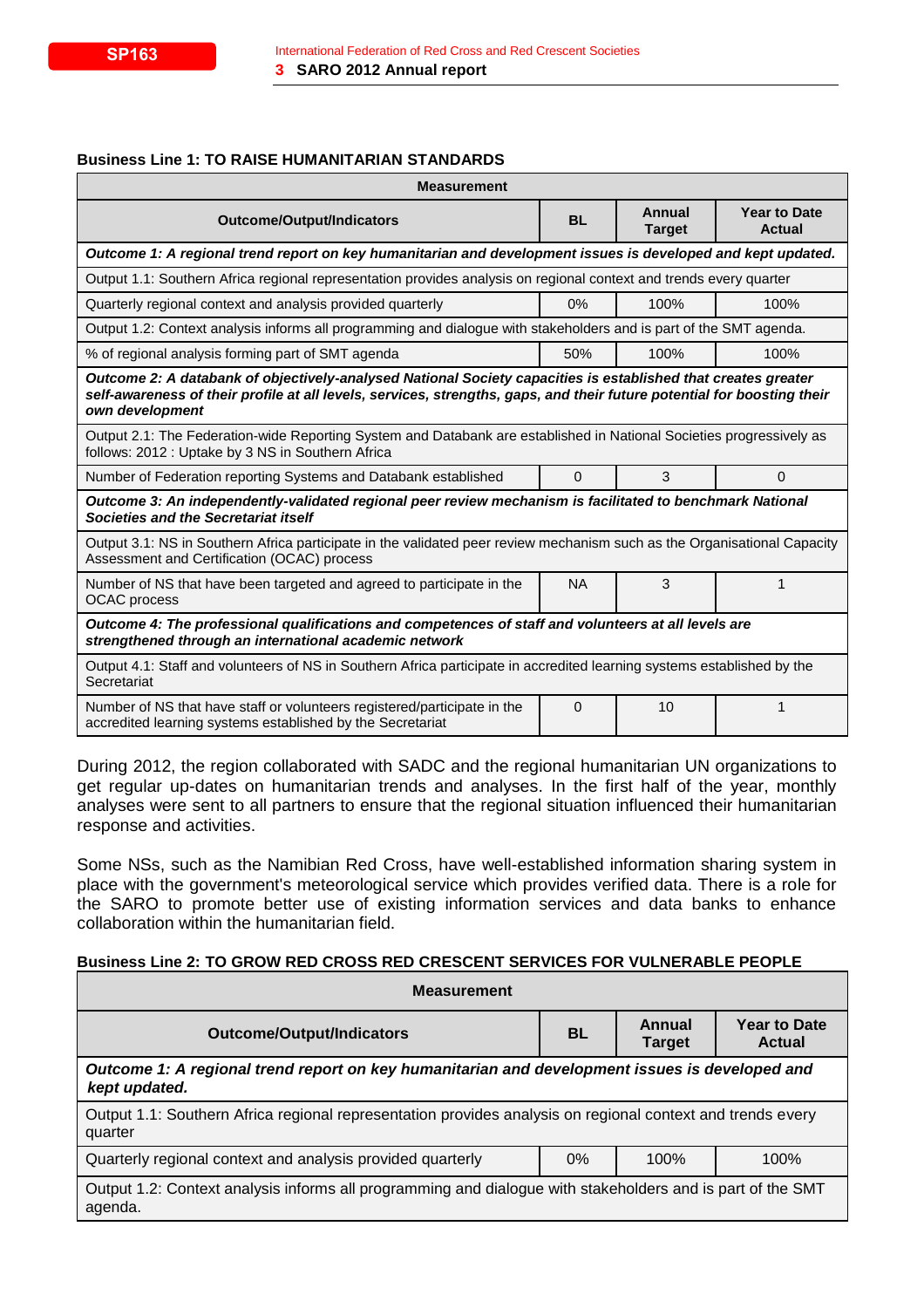| % of regional analysis forming part of SMT agenda                                                                                                                                                                                                           | 50%      | 100% | 100% |
|-------------------------------------------------------------------------------------------------------------------------------------------------------------------------------------------------------------------------------------------------------------|----------|------|------|
| Outcome 2: A databank of objectively-analysed National Society capacities is established that creates<br>greater self-awareness of their profile at all levels, services, strengths, gaps, and their future potential<br>for boosting their own development |          |      |      |
| Output 2.1: The Federation-wide Reporting System and Databank are established in National Societies<br>progressively as follows: 2012 : Uptake by 3 NS in Southern Africa                                                                                   |          |      |      |
| Number of Federation reporting Systems and Databank<br>established                                                                                                                                                                                          | 0        | 3    | 0    |
| Outcome 3: An independently-validated regional peer review mechanism is facilitated to benchmark<br><b>National Societies and the Secretariat itself</b>                                                                                                    |          |      |      |
| Output 3.1: NS in Southern Africa participate in the validated peer review mechanism such as the<br>Organisational Capacity Assessment and Certification (OCAC) process                                                                                     |          |      |      |
| Number of NS that have been targeted and agreed to participate<br>in the OCAC process                                                                                                                                                                       | NA.      | 3    |      |
| Outcome 4: The professional qualifications and competences of staff and volunteers at all levels are<br>strengthened through an international academic network                                                                                              |          |      |      |
| Output 4.1: Staff and volunteers of NS in Southern Africa participate in accredited learning systems<br>established by the Secretariat                                                                                                                      |          |      |      |
| Number of NS that have staff or volunteers registered/participate<br>in the accredited learning systems established by the Secretariat                                                                                                                      | $\Omega$ | 10   |      |

NSs have been continuing to respond - with varying degrees of success - to the region's humanitarian and development challenges. The region faced worsening food insecurity due to the effects of climate change. Some countries experienced simultaneous floods and drought in different areas within their borders. The region faced sudden as well as slow onset disasters during 2012 patterns. Some NSs were amongst the first agencies at the scene of the disasters, providing immediate assistance to those most in need.

The regional partnership of NSs (SAPRCS - The Southern Africa Partnership of Red Cross Societies) met for the first time in over a year, with frank dialogue of the challenges facing the NSs, and resulted in a vision statement that was tabled during the Pan-African Conference in Addis Ababa, Ethiopia

Limited financial and human resources constrained what could be achieved through direct investment in National Societies' institutional capacity, but nevertheless, strategic planning was supported in Lesotho, governance training in Malawi and recovery planning in South Africa and Zambia. These resulted in recovery plans for South Africa, Zambia and Malawi and a 5-year strategic plan for Lesotho. Zambia was supported to introduce the governing board to the provinces to better understand regional issues and it in turn volunteered to be the first NS in the region to undergo the OCAC process. Malawi and Mozambique also registered for OCAC in 2013.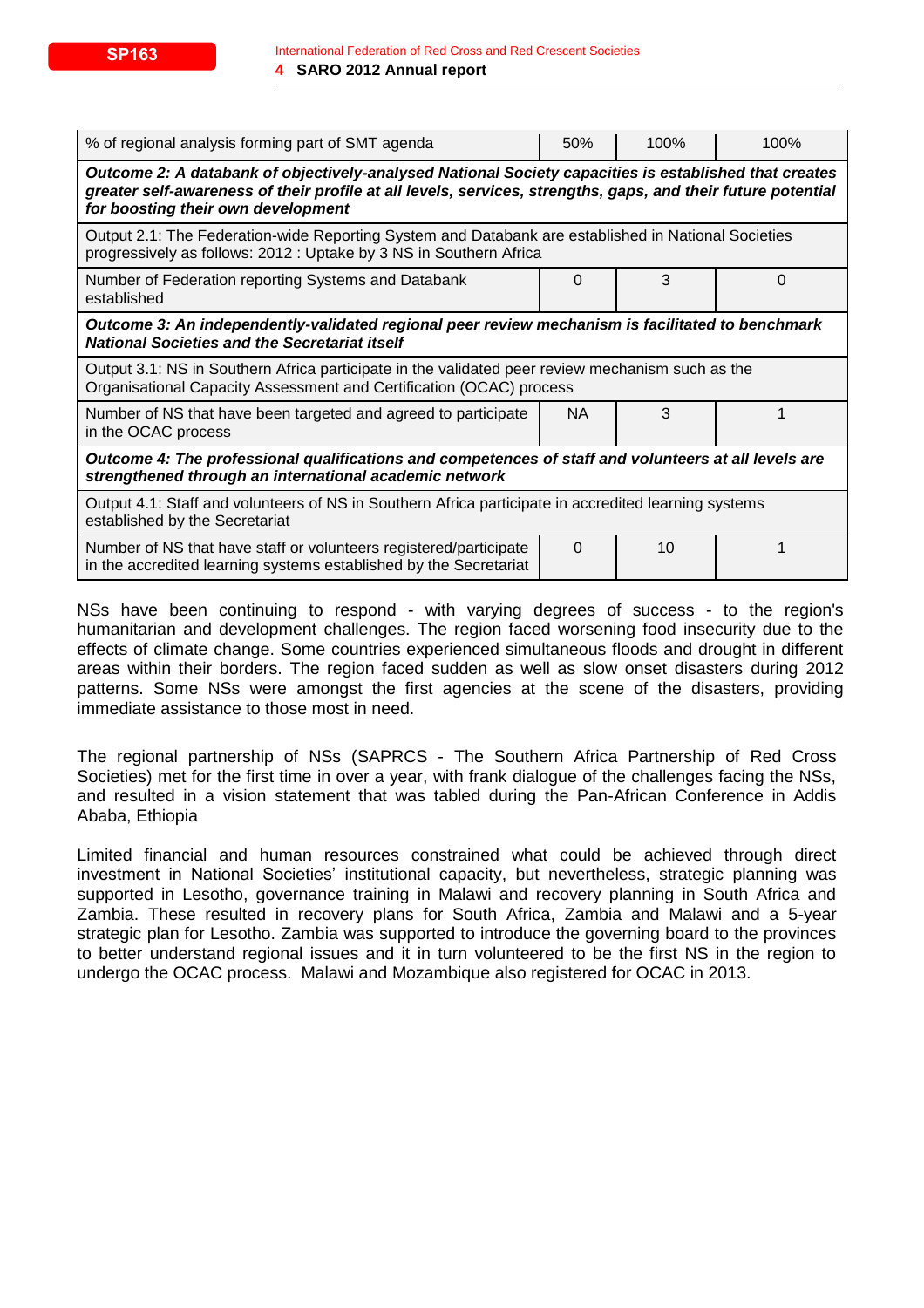#### **IFRC-supported activities through the Southern Africa Regional Office 2012**

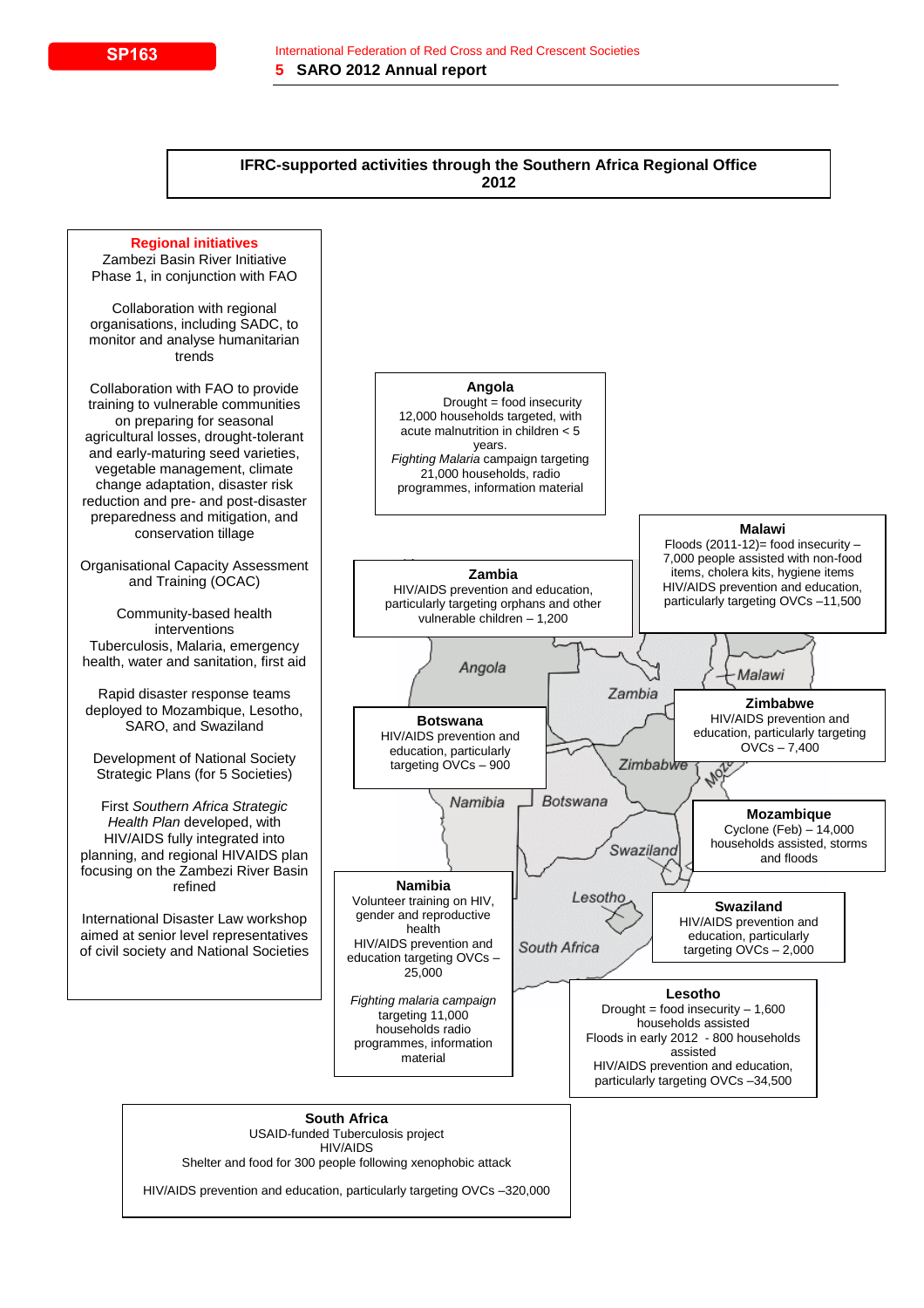## **Business Line 3: TO STRENGTHEN THE SPECIFIC RED CROSS RED CRESCENT CONTRIBUTION TO DEVELOPMENT**

| <b>Measurement</b>                                                                                                                                                                                                          |                                                                                           |                         |                                      |
|-----------------------------------------------------------------------------------------------------------------------------------------------------------------------------------------------------------------------------|-------------------------------------------------------------------------------------------|-------------------------|--------------------------------------|
| <b>Outcome/Output/Indicators</b>                                                                                                                                                                                            | <b>BL</b>                                                                                 | Annual<br><b>Target</b> | <b>Year to Date</b><br><b>Actual</b> |
| Outcome 1: Strategy 2020 is rolled out throughout southern Africa, with support provided to National<br>Societies for strategic planning based on S2020                                                                     |                                                                                           |                         |                                      |
| Output 1.1: By 2014, all NS in Southern Africa have developed Strategic Plans that aims to achieve the<br>objectives of Strategy 2020                                                                                       |                                                                                           |                         |                                      |
| Number of NS that have developed Strategic plans by 2014 to<br>achieve strategy 2020                                                                                                                                        | 0%                                                                                        | 40%                     | 50%                                  |
| Outcome 2: Programmes and support mechanisms addressing health and care priorities are<br>developed and improved, enhancing social mobilisation and encouraging volunteering and<br>engagement of youth in RC/RC activities |                                                                                           |                         |                                      |
| Output 2.1: By 2012, HIV and AIDS is fully integrated in all NS health programmes                                                                                                                                           |                                                                                           |                         |                                      |
| Number of NS that have fully integrated HIV-Aids into health                                                                                                                                                                | 2                                                                                         | 10                      | 9                                    |
| Output 2.2: NS in Southern Africa adopt the CBHFA approach by 2013                                                                                                                                                          |                                                                                           |                         |                                      |
| Number of NS that have adopted CBHFA approach                                                                                                                                                                               | 4                                                                                         | 10                      | $\overline{7}$                       |
| Output 2.3: Each year the total volunteer base in Southern Africa NS is increased by 10% per year                                                                                                                           |                                                                                           |                         |                                      |
| Number of NS with a 10% increment in volunteer base                                                                                                                                                                         | <b>NA</b>                                                                                 | 10                      | No data<br>available                 |
| addressed                                                                                                                                                                                                                   | Outcome 3: Social cohesion is promoted and situations of discrimination and exclusion are |                         |                                      |
| Output 3.1: 5 NS in Southern Africa (SARCS, Swaziland RC, Lesotho RC, Zimbabwe RC and Mozambique<br>RC) are each implementing nationwide anti-xenophobia programmes addressing discrimination and exclusion<br>(Ubuntu)     |                                                                                           |                         |                                      |
| Number of NS addressing xenophobia                                                                                                                                                                                          | 1                                                                                         | 5                       | 1                                    |
| Outcome 4: NS capacities and internal development are strengthened by alignment of assistance to<br>their self-determined needs                                                                                             |                                                                                           |                         |                                      |
| Output 4.1: NS successfully implement leadership and management development programmes, and have put<br>in place systems and procedures for efficient/effective service delivery and accountability                         |                                                                                           |                         |                                      |
| Number of NS that have successfully implemented leadership<br>and management development                                                                                                                                    | 2                                                                                         | 10                      | 5                                    |
| Outcome 5: National Societies are working together more closely in initiatives aimed at peer coaching<br>and sharing of resources for sustainable development                                                               |                                                                                           |                         |                                      |
| Output 5.1: NS in Southern Africa work in three (3) sub regional groupings to address priority areas for<br>sustainable development                                                                                         |                                                                                           |                         |                                      |
| Number of functional sub regional groupings                                                                                                                                                                                 | 4                                                                                         | 4                       | $\boldsymbol{0}$                     |

Development interventions were constantly backed up by one-to-one engagement between IFRC and NS leadership, always pushing for an agenda of good governance with an eye on future sustainability. The Regional Representative and Programme Coordinator travelled extensively around the region, meeting senior management and governance of all ten countries, often several times, to support the recovery from internal crises or organisational development generally.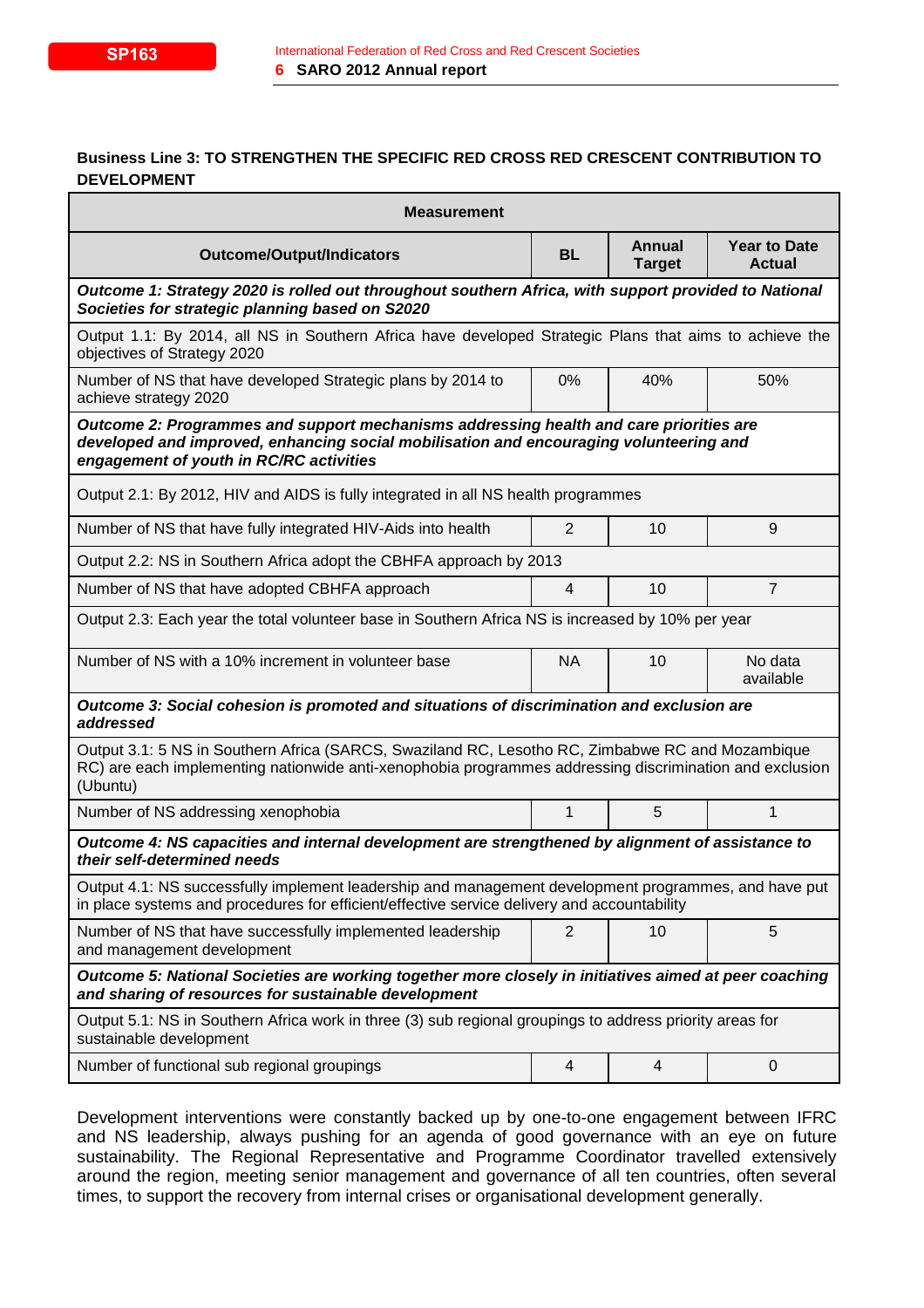Despite this intensive effort, change has not been apparent. At the beginning of the year, there was still denial amongst some NSs of any institutional problems at senior management levels. Yet by the end of the year, particular NSs had acknowledged the size of their debt and had produced a strategy to downsize it, and discussions with some governments to assist the NS financially had progressed. Other NSs, Malawi in particular, made much progress in charting a path to recovery and reassuring partners. Sole attribution to IFRC for any of these changes is not possible: change is driven internally and only prompted externally, and other Movement partners were also involved in the actions taken by Malawi NS.

As part of the leadership development, SARO convened induction meetings for Board members of 3 National Societies, namely, Botswana, Lesotho and Malawi. In addition, there has been mentoring by the senior management of the region to the Secretary Generals and NS program coordinators. Also, in terms of closer working relationships between and within Movement Partners, cross fertilisation of ideas and initiatives was encouraged. This also has the potential to generate greater feeling of ownership and belonging to the larger family of the Red Cross and Red Crescent Movement.

Over the past few years, the IFRC has worked with partners to develop an innovative approach to designing health surveys and improving the timeliness of the data collection cycle. This approach has been named Rapid Mobile Phone-based (or RAMP) survey. A RAMP survey in Namibia helped to provide a survey methodology and operations protocol that enabled Namibia Red Cross in collaboration with the Namibian MoH to conduct malaria surveys at reduced costs, in a timely fashion and with limited external technical assistance.

#### **Business Line 4: TO HEIGHTEN RED CROSS RED CRESCENT INFLUENCE AND SUPPORT FOR OUR WORK**

| <b>Measurement</b>                                                                                                                                                                         |                |                         |                                      |
|--------------------------------------------------------------------------------------------------------------------------------------------------------------------------------------------|----------------|-------------------------|--------------------------------------|
| <b>Outcome/Output/Indicators</b>                                                                                                                                                           | <b>BL</b>      | Annual<br><b>Target</b> | <b>Year to Date</b><br><b>Actual</b> |
| Outcome 1: National Societies are supported to adopt or amend NS legislation and further develop<br>their auxiliary role, as well as promote and advocate for IDRL and risk reduction law. |                |                         |                                      |
| Output 1.1: Every two years, at least two NS incorporate IDRL guidelines into their respective country<br><b>DP/DRR</b> policies                                                           |                |                         |                                      |
| Number of NS that have in-cooperated IDRL into their respective<br>country DP/DRR policies                                                                                                 | $\Omega$       | $\overline{2}$          | 1                                    |
| Outcome 2: Resource mobilisation capacities of NS are scaled up, diversifying income sources and<br>expanding partnerships                                                                 |                |                         |                                      |
| Output 2.1: Innovative programmes and new partnerships have resulted into an increase of about 25% in<br>domestically generated funds                                                      |                |                         |                                      |
| Number of NS with increased funding                                                                                                                                                        | $\Omega$       | 3                       | 1                                    |
| Outcome 3: National Societies are supported to develop competences and skills in promoting<br>humanitarian diplomacy                                                                       |                |                         |                                      |
| Output 3.1: The HD Working Group of the Southern African network (SAPRCS) becomes a vehicle for skills<br>development, constructive engagement and resource mobilisation                   |                |                         |                                      |
| Number of NS with effective competencies and skills in<br>Humanitarian diplomacy                                                                                                           | 1              | 10                      | 5                                    |
| Outcome 4: Information and communication strategies support advocacy on behalf of the vulnerable,<br>RC visibility and resource mobilisation                                               |                |                         |                                      |
| Output 4.1: All National Societies have Communications Policies                                                                                                                            |                |                         |                                      |
| Number of NS with communication policies in place                                                                                                                                          | $\overline{2}$ | 10                      | $\overline{2}$                       |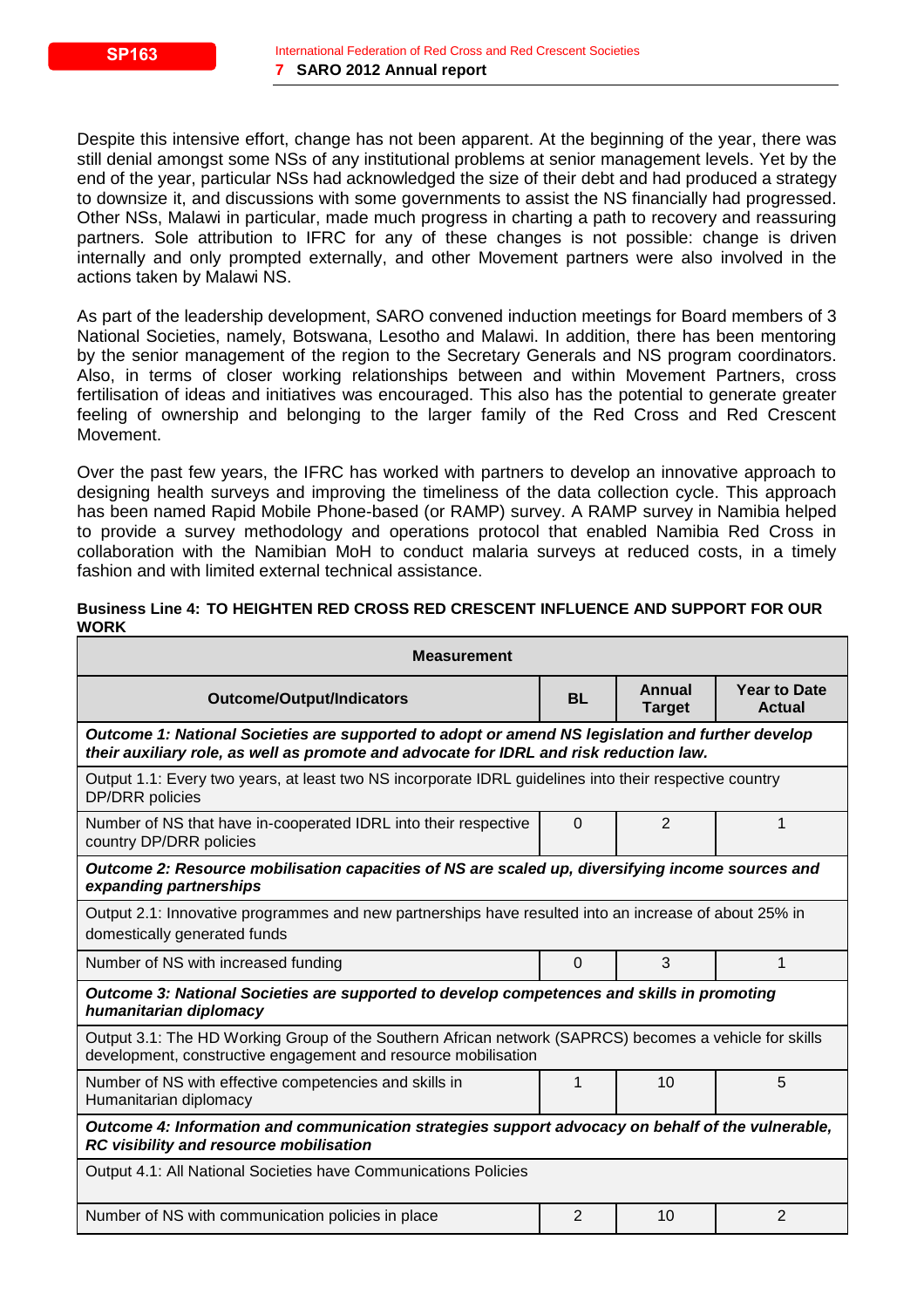The attempts by SARO to align the support of Movement partners behind an agenda for NS recovery, while not totally successful, resulted in some notable improvements. The year began with the Movement partners scattered into separate, bilateral projects, with reservations about the value of the multilateral agenda in the region over recent years. By mid-year however, partners were actively involved in IFRC-led coordination in Malawi, Mozambique, Swaziland, South Africa, Zimbabwe, and on regional issues. Swedish, Norwegian and Finnish Red Cross made multilateral contributions and American Red Cross made clear its intention to do so in 2013.

However, strategic and financial commitments to bilateral engagement cannot be reversed overnight. IFRC has made it clear that its aspiration is to work together on a coordinated and coherent agenda to promote NS recovery, especially backing promising new leadership. This does not mean the funding has to be multilateral. Different aid modalities can be used. But coordination is crucial.

As stated throughout this document, the region has faced numerous institutional crises. Supporting NSs in active resource mobilization and promotion of humanitarian diplomacy skills were not realised due to these difficulties. NSs need to work on their image and visibility before embarking on such a task. The SARO is working with NSs to address some of their critical issues. SAROs is working with NS to put robust systems and procedures in place to regain donor confidence and be able to attract funding. In addition, in some of the NS, audits have not been done in years, which make it very difficult to approach new donors. Nonetheless, NS like Botswana RC has over the years made tremendous strides in raising resources locally. In 2012, 90% of their funding was raised locally.

In August 2012, the NS leadership committed to greater engagement in humanitarian diplomacy as well as leveraging their auxiliary status with their respective governments. Lesotho, Malawi, Mozambique, Swaziland and Zambia made efforts in getting subventions from their governments. Lesotho got its debt written off by the government. Subventions are already being given to the RC by their governments in Angola, Botswana and Namibia.

#### **Business Line 5: TO DEEPEN OUR TRADITION OF TOGETHERNESS THROUGH JOINT WORKING AND ACCOUNTABILITY**

| <b>Measurement</b>                                                                                                                                                                                                                    |               |                         |                               |
|---------------------------------------------------------------------------------------------------------------------------------------------------------------------------------------------------------------------------------------|---------------|-------------------------|-------------------------------|
| <b>Outcome/Output/Indicators</b>                                                                                                                                                                                                      |               | Annual<br><b>Target</b> | <b>Year to Date</b><br>Actual |
| Outcome 1: Assistance is aligned among Movement components: National Societies (including PNS),<br>ICRC and the Federation, to optimise the Movement's work and impact at country level                                               |               |                         |                               |
| Output 1.1: All NS in Southern Africa establish new MoUs with their key Movement partners and work<br>together under the auspices of the country, sub regional and regional coordination frameworks                                   |               |                         |                               |
| 3<br>Number of NS that have revised MoUs with partners<br>5<br>0                                                                                                                                                                      |               |                         |                               |
| Outcome 2: International cooperation and coordination dialogue is enhanced through regular regional<br>National Society leadership meetings, dialogue platform meetings and other National Society<br>groupings and regional networks |               |                         |                               |
| Output 2.1: NS actively participate in the Southern Africa Partnership of RC (SAPRCS) Network with support<br>from the Regional representation                                                                                        |               |                         |                               |
| All NS participate in the biannual SAPRCS meeting                                                                                                                                                                                     | $\mathcal{P}$ | $\mathfrak{p}$          |                               |
| Output 2.2: Regional Representation facilitates the participation of NS in continent-wide dialogue, meetings<br>and consultations                                                                                                     |               |                         |                               |
| 3<br>Number of NS involved in continent wide dialogue<br>0                                                                                                                                                                            |               |                         |                               |
| Outcome 3: Information sharing is promoted through mapping existing capacity gaps and other                                                                                                                                           |               |                         |                               |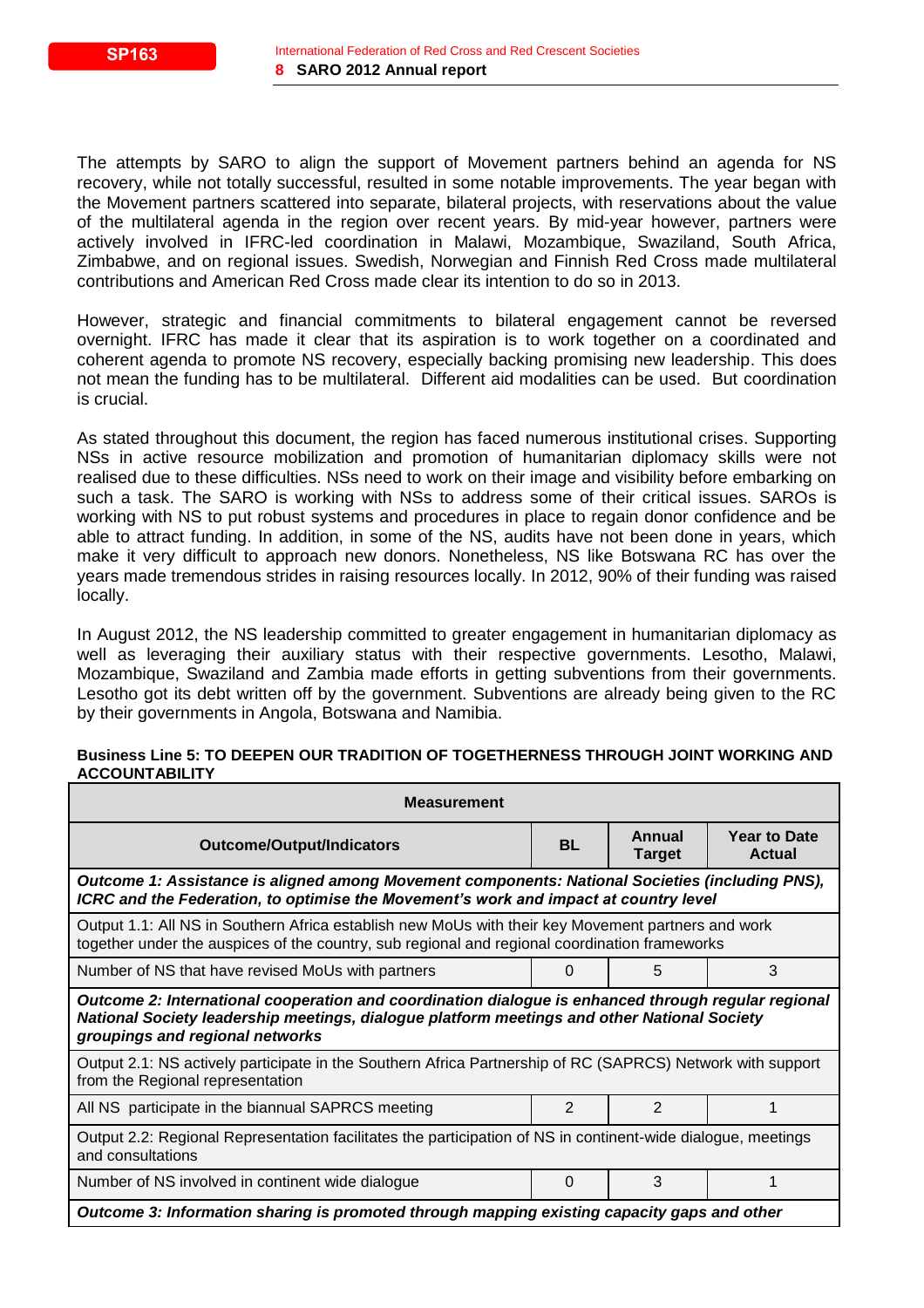| global initiatives including digital divide, NS databank and the Federation-wide Reporting System                                                                                        |   |    |   |
|------------------------------------------------------------------------------------------------------------------------------------------------------------------------------------------|---|----|---|
| Output 3.1: Regional Representation actively facilitates the implementation by NS of global initiatives                                                                                  |   |    |   |
| Number of NS included in global initiatives                                                                                                                                              | 2 | 10 | 5 |
| Outcome 4: National Societies increase the quality and impact of their programmes through sound<br>programme management, including timely and quality planning, monitoring and reporting |   |    |   |
| Output 4.1: All NS in Southern Africa provides quality reports on time to all major donors with assistance of<br>funded PMER officers                                                    |   |    |   |
| Number of NS providing quality timely reports                                                                                                                                            | 4 | 10 | 6 |

No NS received more attention from IFRC in 2012 than South Africa. This level of attention may seem odd, given that South Africa's economy is the strongest in the region, but South Africa Red Cross (SARCS) all but collapsed in 2012. The Board dramatically intervened to address a debt problem by replacing the acting SG with another acting SG, who in turn dismissed most of the staff of the HQ before handing over to a permanent SG, who was appointed to lead the recovery process. SARO was intensely engaged in trying to support this recovery process within SARCS and in particular to support the dynamic new SG. Sadly, resistance to the emergence of a strong Secretariat from the provinces within SARCS severely curtailed attempts at reform.

Regionally, SARO made efforts to drive institutional change from within by creating an environment within each NS in which good governance is considered desirable and normal, with peer pressure holding poorly performing NSs to account. This was promoted through regional reports, maintaining internal communications, and by sharing good practice documentation. Efforts to encourage institutional change was then followed by convening the regional network of NS leaders, SAPRCS, and committing the time together to focus on institutional blockages to good governance and how to overcome them. This was then brought to a higher level, with SARO taking responsibility for designing a concept note, discussion questions and outcome documents for the statutory Pan African Conference that brought together the leadership of IFRC and all African NS in November 2012. This event was dedicated to the institutional issues of such concern to SAPRCS, and resulted in continental commitments to good governance within African NSs, and a means by which these NSs can be motivated and held to account.

The regional representation has been actively involved in linking global organizations with the National Societies. An MoU is being prepared between International Organization for Migration and the IFRC.

The regional Representation with the support of the PMER delegate and all other delegates has been working with NS to ensure that quality and timely narrative reports are produced regularly. The reports have improved somewhat, however, a lot of work still needs to be done in this area. Financial reports continue to be delayed, with irregularities in some cases. The regional Finance officers went on technical support missions to Angola, Botswana, Malawi, Mozambique, Namibia and South Africa

## **Stakeholder participation and feedback**

The regional team continued to work through partnerships, networking and collaboration with relevant organizations in the humanitarian and development sphere, resulting in improved preparedness and response in the region and at the national level. NS and regional teams carried out joint operations and missions with other partners. This reduced costs and made responses more effective and efficient.

SARO is a member of the Regional Inter-agency Coordination Support Office (RIACSO) of the UN which is coordinated by OCHA and Southern African Development Community (SADC). Other partnerships at regional level include Famine Early Warning System Information Network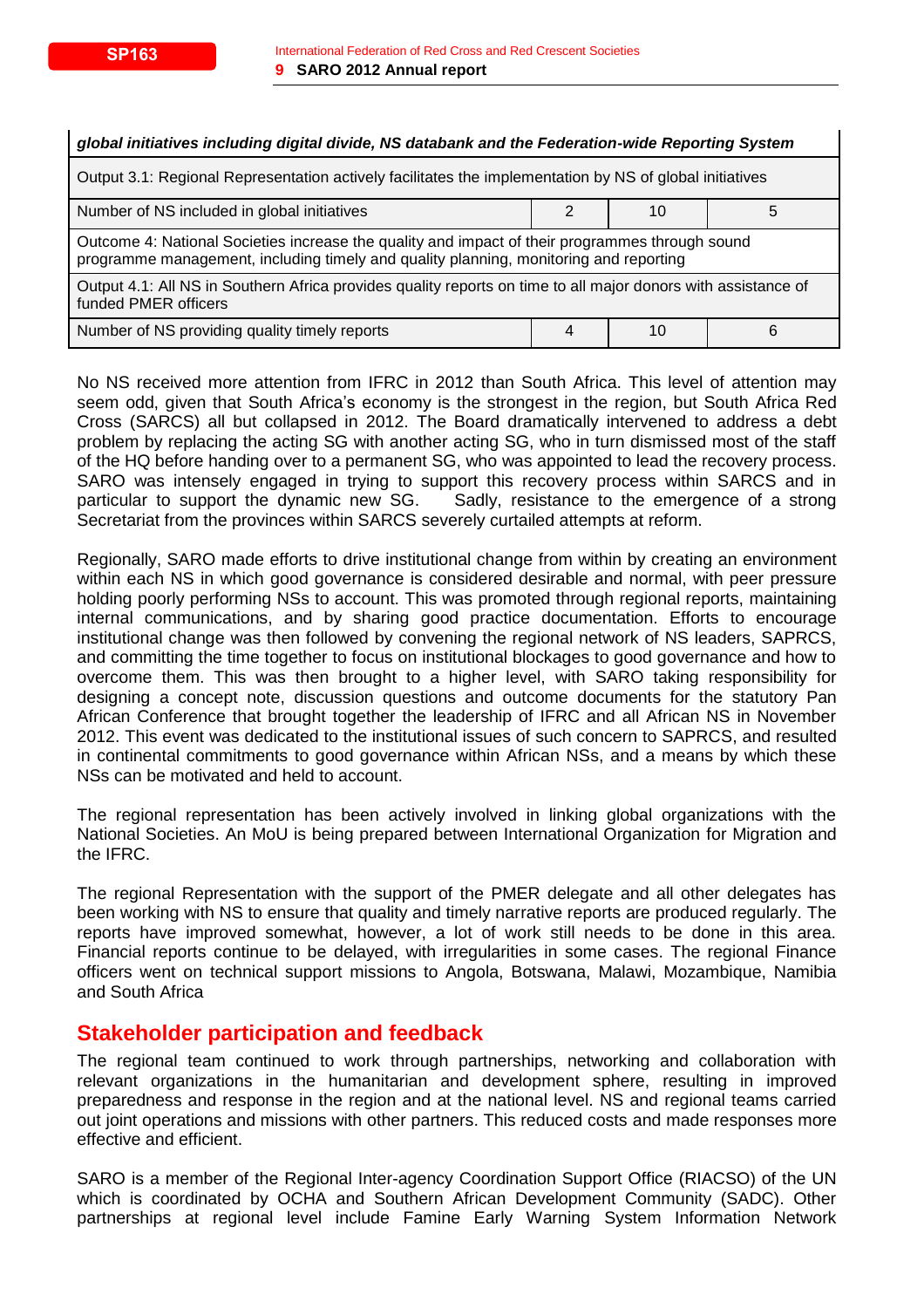(FEWSNET) of the USAID, World Meteorological Organization (WMO), Witwatersrand School of Forced Migration and School of Public Health in Johannesburg. The regional team also worked with FAO and WFP on food security initiatives.

All ten NSs continued as members of the national disaster committees, and through these fora, information was shared on early warning, preparedness and response coordination between the different agencies.

## **Key Risks or Positive Factors**

| <b>Key Risks or Positive Factors</b>                                                              | <b>Priority - High</b><br><b>Medium Low</b> | <b>Recommended Action</b>                                                                                       |
|---------------------------------------------------------------------------------------------------|---------------------------------------------|-----------------------------------------------------------------------------------------------------------------|
| in NS<br>leadership<br>Changes<br>fresh<br>present<br>opportunities to support NS recovery.       | High                                        | SARO needs to intensify support<br>where<br>dynamic, new leadership is present.                                 |
| Some NS in the region are unwilling to take the<br>required action to move their NS out of crisis | High                                        | Keep up the peer pressure through SAPRCS<br>through<br>motivate good governance<br>and<br>governance inductions |
| IFRC is diplomatically disadvantaged after the<br>relocation to Botswana                          | Medium                                      | Need to make efforts to remain integrated in<br>regional coordination mechanisms, Movement<br>and external      |
| Number of emergency operations distracts from<br>OD agenda                                        | High                                        | Build strong emergency response team                                                                            |

## **Lessons learned and looking ahead**

There is a direct correlation between institutional crises facing many of the NSs in the region and their ability respond to disasters. IFRC needs to focus on addressing institutional blockages as a key strategy to enable quality humanitarian action to match the scale of need in southern Africa.

In the first instance, these institutional blockages need to be addressed internally. Training itself is not enough if the will and commitment is not there. A key strategy will need to generate the internal demand for good governance, primarily though peer accountability. This is a long term approach.

National Societies in southern Africa remain overly dependent on Movement partners and are too insulated from domestic stakeholders. This leaves them potentially side-lined during major disasters in the region. Integration with domestic stakeholders is key to raising the scale and profile of the Red Cross work in southern Africa.

International funding for the region, especially emergency funding, is minimal, and Movement partners need to be strategic about how limited resources are used. As highlighted in this report, Partners have an imperative to address the poor performance of 2012, with an underlying aim of addressing the institutional challenges and building bridges between NS and in-country stakeholders who can contribute to Red Cross work into the future.

In 2013, IFRC work will focus on five key areas:

- 1. To support NS to be well functioning, through direct interventions such as governance training and OCAC, and through supporting peer accountability and agreed standards.
- 2. To support NS to prepare for and respond to disasters, through training of response teams, early warning, pre-positioning of stocks and emergency funds.
- 3. To support and position all NSs to raise a greater proportion of their funding and resources, by making representations to their governments and in country partners/donors and through capacity building in domestic resource mobilisation.